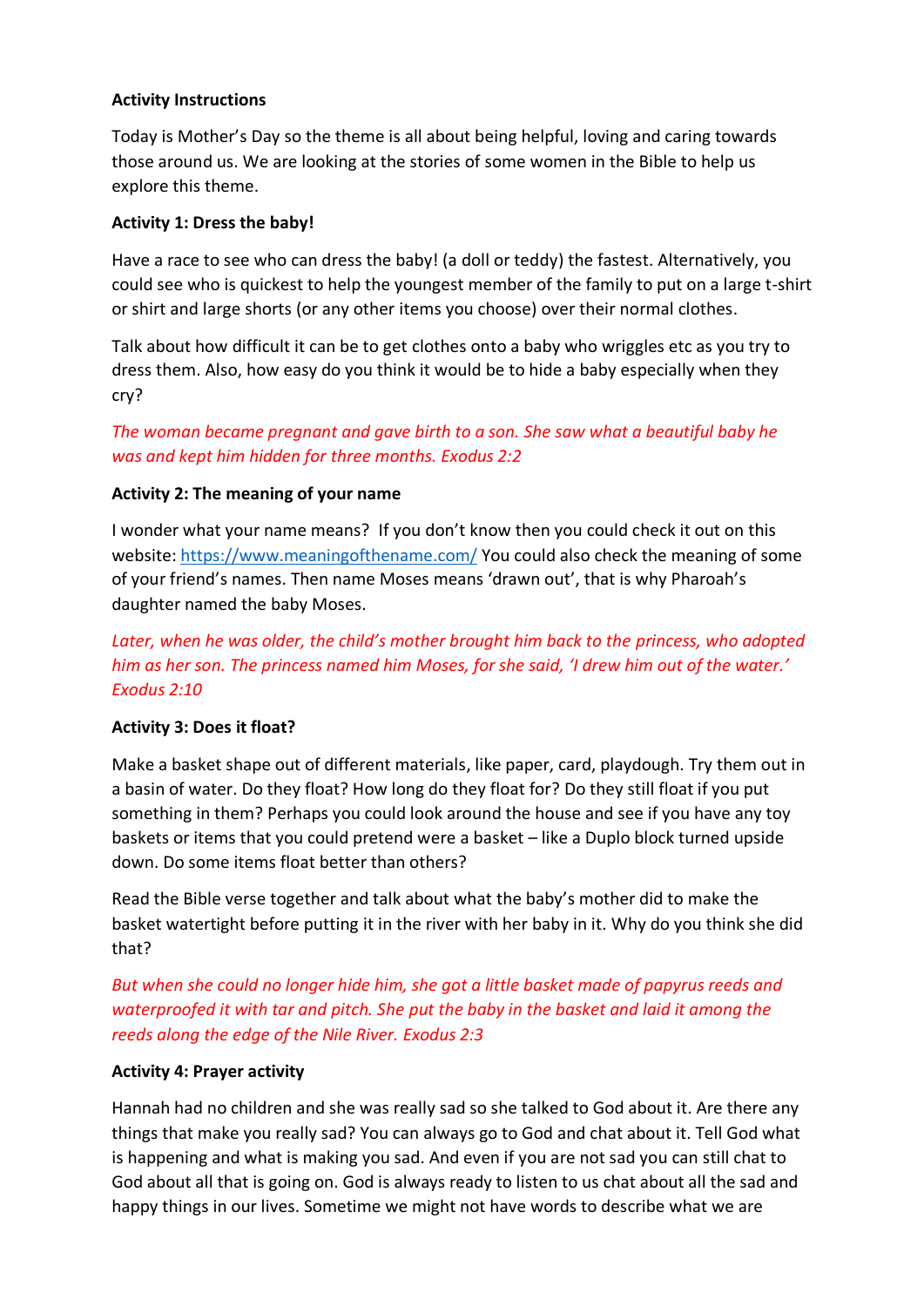feeling or we might find doing something helpful when we are chatting to God so we might draw what we are chatting about or make something to describe what we are feeling. God knows what is on our minds and hearts and he understands. Spending time with God is always good, it might not always sort all our problems out but it gives us strength and courage and helps us to feel God is with us.

*Once when they were at Shiloh, Hannah went over to the Temple after super to pray to the Lord. Eli the priest was sitting at his customary place beside the entrance. …. 'Oh no sir!' she replied, I'm not drunk! But I am very sad and I was pouring my heart out to the Lord.' 1 Samuel 1: 9 & 15*

## **Activity 5: Paper plate basket**

Take a paper plate and cut the centre circle from it. Fold the inner circle in half and cut along the fold line. Staple the handles to both sides along the straight edge. Now fold the outer rim in half and cut along the fold marks for the handles of the basket. Now staple the two pieces together along the curved edges. To complete your basket, decorate it in any way you like. If you need some ideas: you could colour it, draw flowers or hearts on it, stick some stickers on it, but you may have better ideas! You might also like to make some paper/card flowers to put into it. Draw some flower shapes on card or paper, colour them in and cut them out. For the stem you could use a piece cut from a straw, a craft stick, or a strip of card.

Ruth collected grain, ground it into flour and brought it home to her mother-in-law so that they would have food to eat. I wonder who you will give your basket of flowers to, to say thank you for looking after or helping me.

# *One day Ruth said to Naomi, 'Let me go into the fields to gather leftover grain behind anyone who will let me do it.' Ruth 2:2*

# **Activity 6: Make a gift**

The Bible story about Dorcas tells us that she was always doing kind things and helped the poor by making clothes for them. I wonder what helpful and kind things you could do for someone. Perhaps you could make a card: to say thank you for someone who has done something kind for you, or to cheer someone up who is having a hard time, or to welcome someone who is new. Or you could make a gift: if you are good at sewing or knitting maybe you could make something, like Dorcas did, to help someone in need; or if you are good at cooking you could bake a cake, or biscuits, or bread to donate to a charity or to give to someone who needs cheering up, a helping hand, or to say thank-you. You could work individually or together as a family. I wonder what you will make and who you will give it to.

*There was a believer in Joppa named Tabitha (which in Greek is Dorcas). She was always doing kind things for others and helping the poor. Acts 9:36*

## **Activity 7: Natural purple tie-dyeing**

## Warning wear gloves when using the dye as it will colour your skin too!

Place 1 cup of water and  $\frac{1}{2}$  cup of blueberries along with 2 tablespoons of white vinegar in a saucepan and bring it to the boil and then let it sit so that the colour is extracted. The